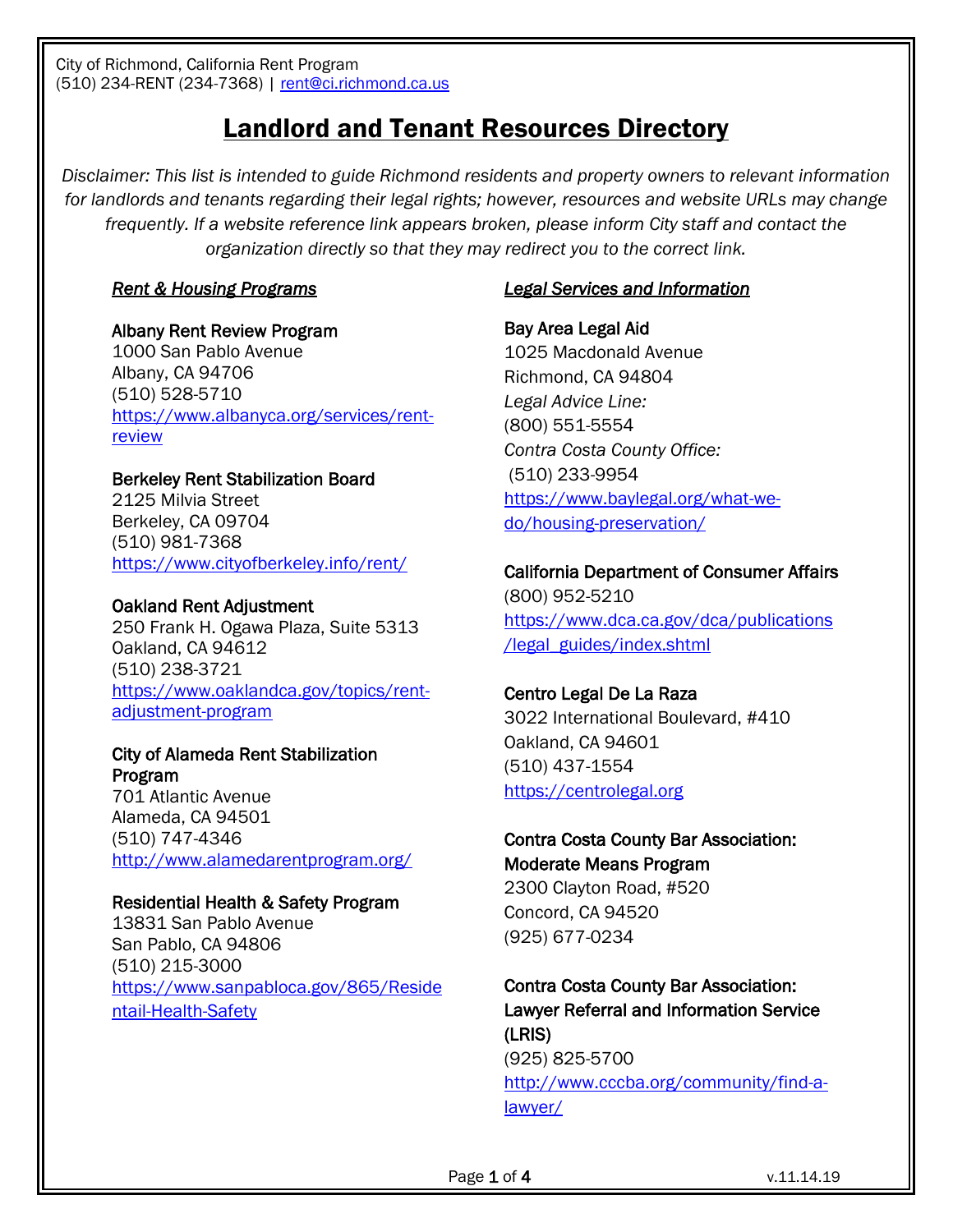City of Richmond, California Rent Program (510) 234-RENT (234-7368) | [rent@ci.richmond.ca.us](mailto:rent@ci.richmond.ca.us)

Contra Costa Senior Legal Services (CCSLS) 2702 Clayton Road, Ste. 202 Concord, CA 94519 (925) 609-7900 [http://www.ccsls.org](http://www.ccsls.org/)

# Contra Costa County Superior Court Virtual Self Help Center

Contra Costa Superior Court: (925) 646-4099 <http://www.cc-courthelp.org/> [http://www.courts.ca.gov/selfhelp](http://www.courts.ca.gov/selfhelp-housing.htm)[housing.htm](http://www.courts.ca.gov/selfhelp-housing.htm)

*Please note that the Superior Court does not offer legal advice. For a directory of free and low-cost legal help, see* [http://www.courts.ca.gov/selfhelp](http://www.courts.ca.gov/selfhelp-lowcosthelp.htm)[lowcosthelp.htm](http://www.courts.ca.gov/selfhelp-lowcosthelp.htm)

#### Eviction Defense Center

350 Frank Ogawa Plaza, Suite 703 Oakland, CA 94612 (510) 452-4541 [https://www.evictiondefensecenteroaklan](https://www.evictiondefensecenteroakland.org/) [d.org/](https://www.evictiondefensecenteroakland.org/)

#### Tenants Together (Tenant Rights Hotline)

474 Valencia Street, #156 San Francisco, CA 94103 (888) 495-8020 <http://www.tenantstogether.org/index.php>

#### *Mediation Services*

#### Center for Human Development

901 Sunvalley Blvd., Suite 220 Concord, CA 94520 (925) 687-8844 *General Information:*  [info@chd-prevention.org](mailto:info@chd-prevention.org) *Dispute Resolution:* [http://chd-prevention.org/our](http://chd-prevention.org/our-work/resolving-disputes-together/)[work/resolving-disputes-together/](http://chd-prevention.org/our-work/resolving-disputes-together/)

#### Eden Council for Hope and Opportunity

(ECHO) Housing *Oakland Office:* 1305 Franklin Street #305 Oakland, CA 94612 510-496-0496

*Antioch Office:*  301 West 10th Street Antioch, CA 94509 (925) 732-3919 Toll Free: 855-ASK-ECHO <http://www.echofairhousing.org/>

#### The Congress of Neutrals

1300 Civic Drive, Suite 102 Walnut Creek, CA 94596 (925) 937-3008 [http://www.congressofneutrals.org/index.](http://www.congressofneutrals.org/index.html) [html](http://www.congressofneutrals.org/index.html)

#### Seeds Community Resolution Center

2530 San Pablo Ave, Suite A Berkeley, CA 94702 (510) 548-2377 *General Information:* <http://www.seedscrc.org/> *Dispute Resolution:* [http://www.seedscrc.org/#!community](http://www.seedscrc.org/#!community-mediation-/c14xd)[mediation-/c14xd](http://www.seedscrc.org/#!community-mediation-/c14xd)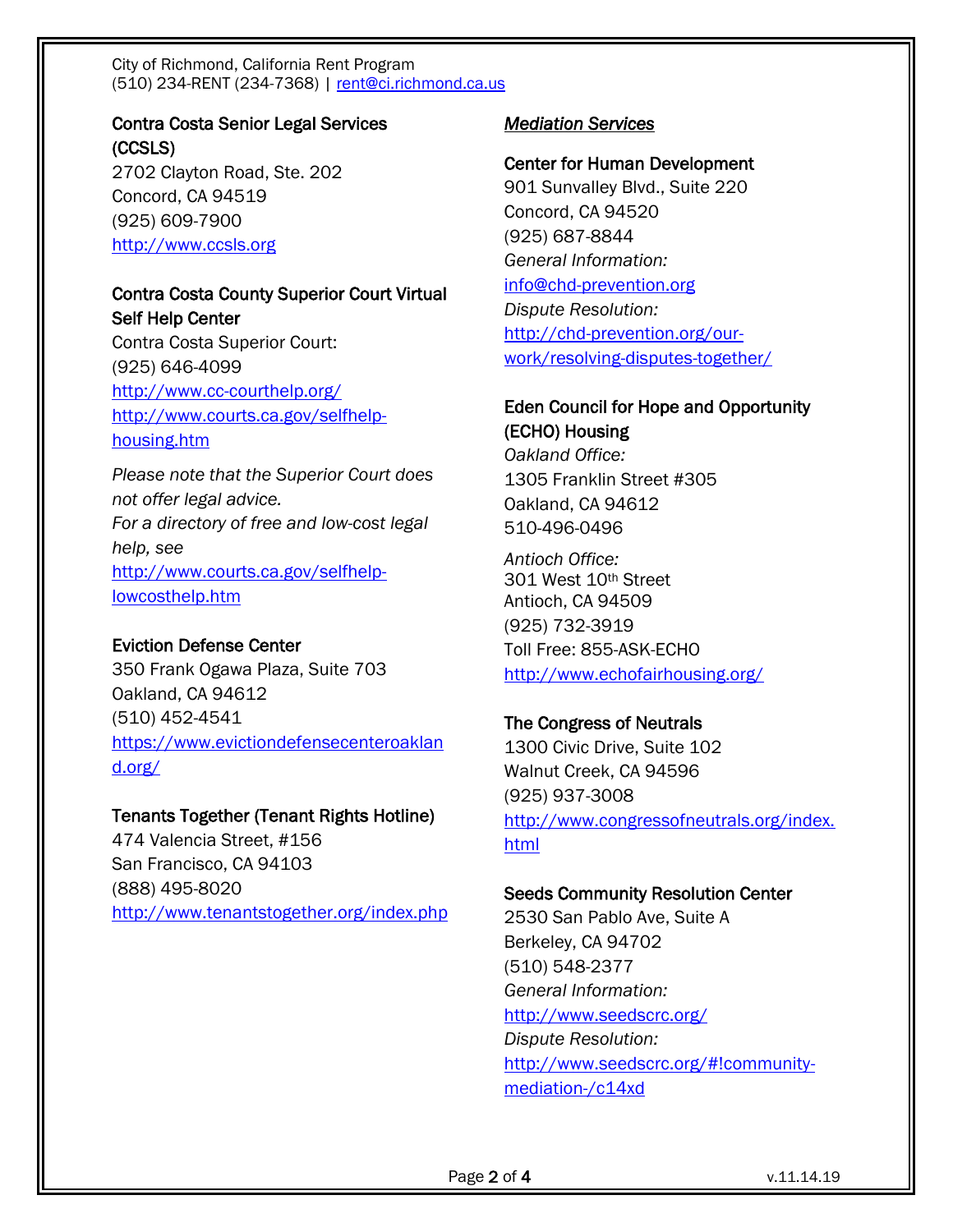City of Richmond, California Rent Program (510) 234-RENT (234-7368) | [rent@ci.richmond.ca.us](mailto:rent@ci.richmond.ca.us)

# *Governmentally Subsidized Housing Resources*

# Housing Authority of the County of Contra Costa (HACCC): Housing Choice Voucher and Section 8 Program

2324 College Lane San Pablo, CA 94806 *Administration Office:* (925) 957-8000 *Toll Free:* (888) 746-8731 [http://www.contracostahousing.org/index.](http://www.contracostahousing.org/index.htm) [htm](http://www.contracostahousing.org/index.htm)

# California Department of Housing and Urban Development (HUD)

600 Harrison Street, 3rd Floor San Francisco, CA 94107-1300 (415) 489-6400 <https://www.hud.gov/california> *Email:* [CA\\_WebManager@hud.gov](mailto:CA_WebManager@hud.gov)

# (HUD) Resource Locator: Find Affordable Housing Opportunities Near Me

*To locate resources regarding affordable housing opportunities for low income, elderly, special needs rent-restricted, tax-credit, etc.* <https://resources.hud.gov/>

# Affordable Housing Rental Directory

*Includes contact information for rental housing that may be available.*  [https://www.hcd.ca.gov/about/contact/aff](https://www.hcd.ca.gov/about/contact/affordable-housing-rental-directory/index.shtml) [ordable-housing-rental](https://www.hcd.ca.gov/about/contact/affordable-housing-rental-directory/index.shtml)[directory/index.shtml](https://www.hcd.ca.gov/about/contact/affordable-housing-rental-directory/index.shtml)

#### Affordable Housing Online: Section 8 Wait Lists Open Now

*Choose a wait list to learn more about the application process and other affordable housing opportunities.*  [https://affordablehousingonline.com/open](https://affordablehousingonline.com/open-section-8-waiting-lists/California)[section-8-waiting-lists/California](https://affordablehousingonline.com/open-section-8-waiting-lists/California)

#### *Tenant Resources for Assistance with Rent Payment*

Shelter Inc. 1333 Willow Pass Road, Suite 206 Concord, CA 94520 (925) 338-1038 <http://shelterinc.org/>

Season of Sharing (925) 521-5065 <https://seasonofsharing.org/>

#### Catholic Charities of the East Bay

217 Harbour Way Richmond CA 94801 Telephone: (510) 234-5110 Fax: (510) 237-6778 [http://www.cceb.org/our-locations/wcsc](http://www.cceb.org/our-locations/wcsc-richmond-center/)[richmond-center/](http://www.cceb.org/our-locations/wcsc-richmond-center/)

#### *Shelters & Homelessness Resources*

County Mobile Outreach Phone Number: 211

# Brookside Shelter

847 C Brookside Dr. Richmond, CA 94801 (800) 799-6599

# Bay Area Rescue Mission

2114 Macdonald Avenue Richmond, CA 94801 (510) 215-4555 [info@bayarearescue.org](mailto:info@bayarearescue.org) [http://www.bayarearescue.org](http://www.bayarearescue.org/)